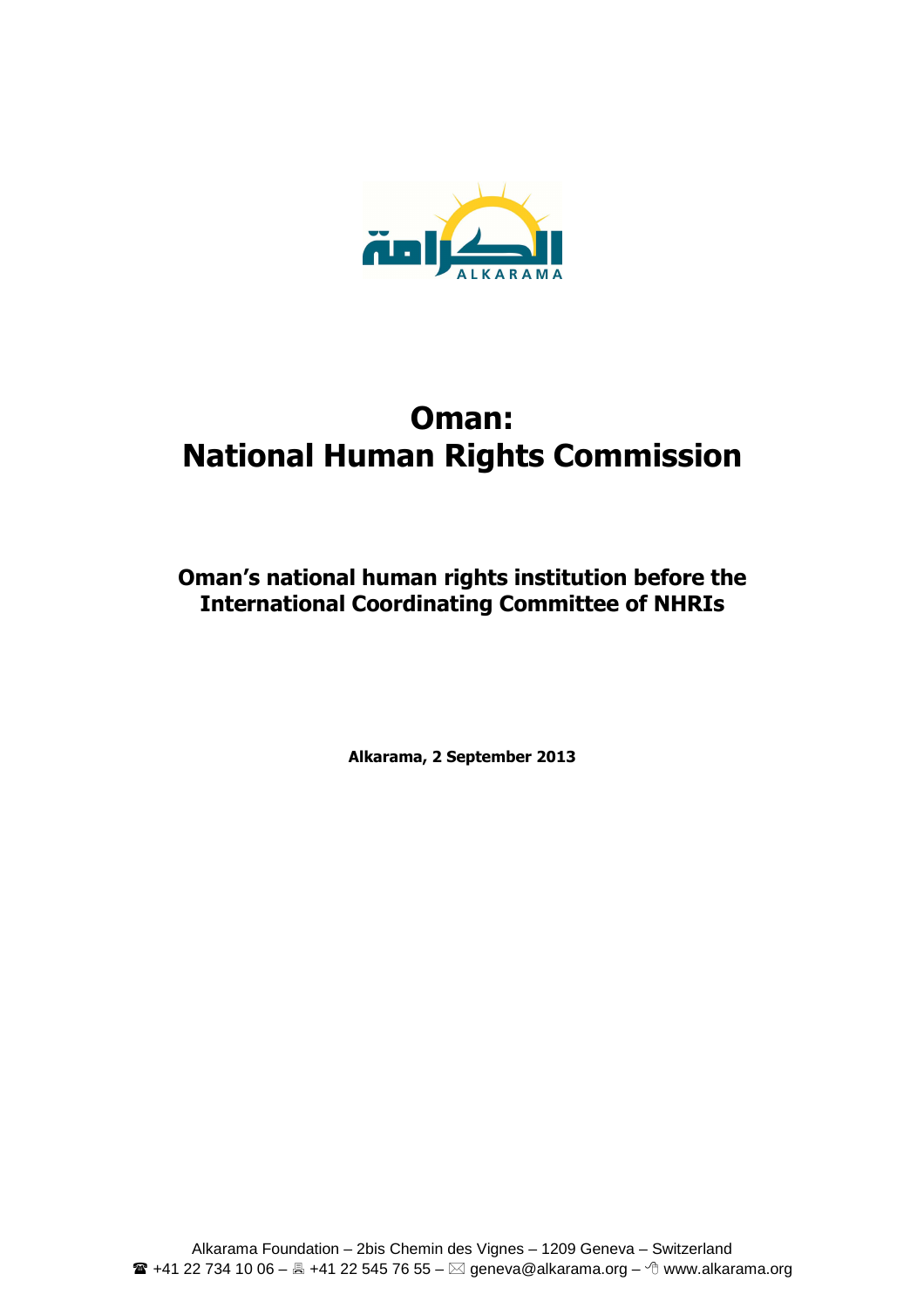# **Table of contents**

|       | <b>Introduction</b> |  |
|-------|---------------------|--|
| 2.    |                     |  |
| З.    |                     |  |
| 4.    |                     |  |
| 4.1   |                     |  |
| 4.2   |                     |  |
| 4.3   |                     |  |
|       |                     |  |
| 5.1   |                     |  |
| 5.2   |                     |  |
| 5.3   |                     |  |
|       |                     |  |
| 6.1   |                     |  |
| 6.2   |                     |  |
|       |                     |  |
| 6.2.2 |                     |  |
|       |                     |  |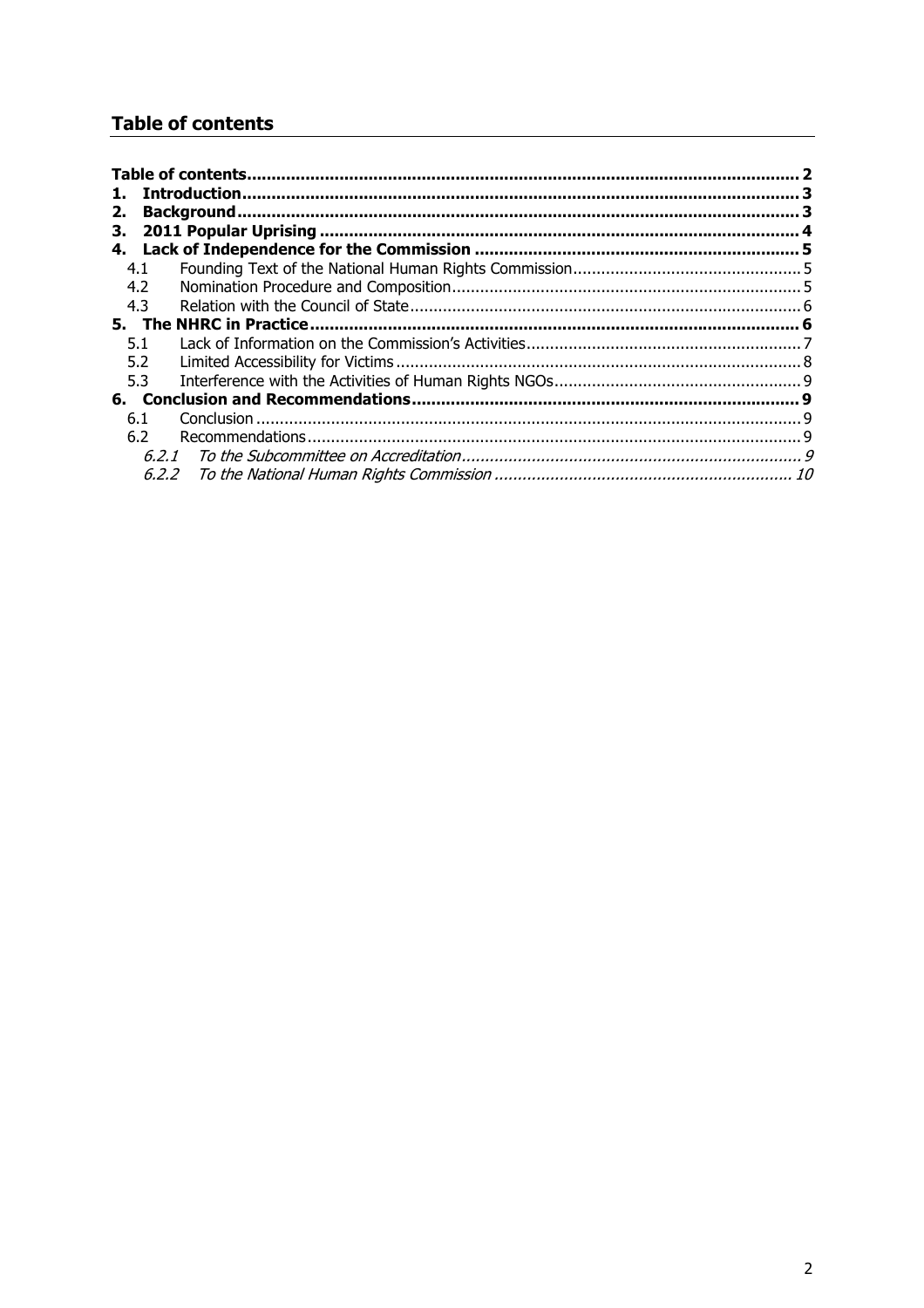# **1. Introduction**

The National Human Rights Commission of Oman, which was founded in 2008, has applied for accreditation to the International Coordinating Committee of National Institutions for the Promotion and Protection of Human Rights (ICC), seeking an "A" status.

Alkarama, a non-governmental organization working for the promotion and protection of human rights in the Arab world, would like to provide information that may serve to assist in the evaluation of the compliance of the Omani national human rights institution (NHRI) with the Paris Principles in both legal and practical terms.

In this report, we have attempted to make a brief formal and substantive evaluation of the National Human Rights Commission of the Sultanate of Oman (hereinafter NHRC) and its role in the promotion and protection of human rights in the country.

We note that we have had great difficulty gathering information about this institution, as it has published very limited documentation. Furthermore, despite repeated attempts to contact its members through various means (email, fax and telephone), no response has been forthcoming. Furthermore, in our email, we received an automated response informing us that the NHRC's inbox was full and could not receive any new messages.

Our local sources, which have provided some of the information presented below, are therefore largely constituted of Omani human rights defenders as well as academics interested in the promotion of public freedoms in the country.

# **2. Background**

Oman has a population of 3 million, consisting of individuals of Arabic and Baluchi ethnicities, as well as immigrants from South Asia and East Africa. The majority of the population is of Muslim Ibadi faith. In contrast with other Arab countries where it remains a minority religion, some 75% of the Omani population follows the Ibadism branch of Islam.

The rest of the population is composed of Sunnis, Shiites and Hindus. The official state language is Arabic but English, Balochi and Urdu are also spoken.

Given its geography, which consists largely of desert (80%), Omani society is organised along tribal lines. However, the population, which is generally of nomadic origin, is gradually becoming more sedentary. This transition has necessitated the establishment of a management system for the country's scarce water resources, leading to a system of irrigation and an equitable distribution process.<sup>1</sup>

Dominated for centuries by various foreign powers, Oman has been influenced by many different cultures. However, the country has been ruled by sultans since the seventeenth century. The current sultan's dynasty, Banu Said, has been in power since 1744.

The current sultan, Qaboos bin Said, replaced his father, Sultan Said ibn Taymour, in 1970. After coming to power, Sultan Qaboos introduced reforms in different sectors and the country has advanced significantly in many areas including economically and politically. In 2010, the Sultanate was listed by the United Nations as being one of the top ten states in terms of growth over the past four decades.<sup>2</sup>

<sup>1</sup> 1 Droit des pays arabes (in French only - Legislation of Arab Countries), Oman : La Loi fondamentale de 1996 (Oman Basic Law of 1996): , 30 March 2013,

http://paysarabesdroit.wordpress.com/2013/03/30/oman-la-loi-fondamentale-de-1996/ (accessed 15 August 2013).

<sup>2</sup> United Nations Development Programme, Five Arab countries among top leaders in long-terms development gains, le 4 novembre 2010, http://hdr.undp.org/en/mediacentre/news/announcements/title,21573,en.html (accessed 15 August 2013).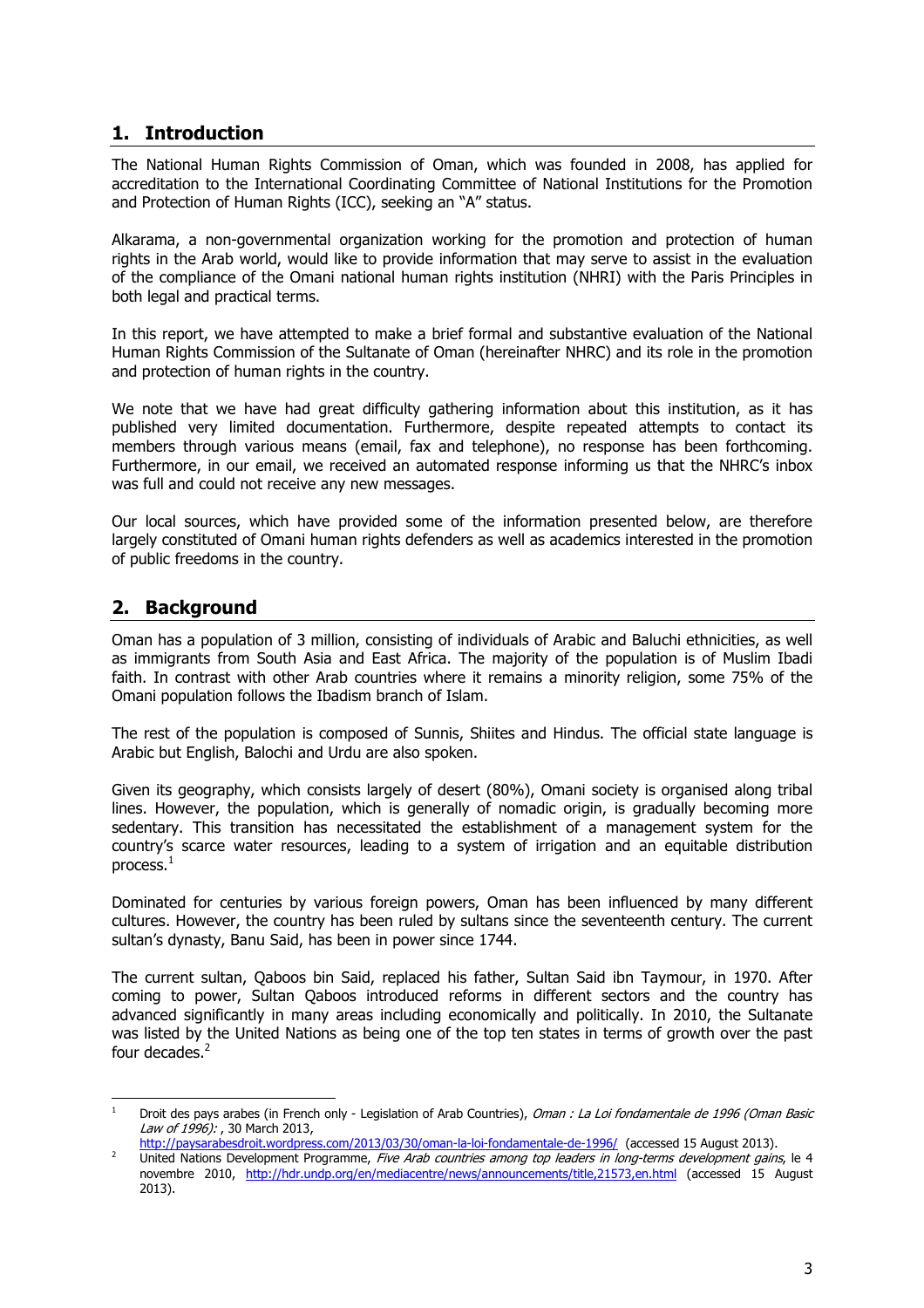The Sultan has also reformed the legal system. The first Omani constitution was drafted under his rule and promulgated by royal decree in 1996. This Basic Law contains numerous human rights provisions and sets out the State's guiding principles.

However, despite the progress made by the monarch, he retain souveignty. In addition to being both the head of the state and the government, under the Constitution, he is also the minister of defence and foreign affairs.

 "His Majesty the Sultan is the Head of State an d the Supreme Commander of the Armed Forces, his person is inviolable, respect of him is a duty, and his command is obeyed. He is the symbol of national unity and the quardian of the preservation and the protection thereof."<sup>3</sup>

The Sultan thus holds both the executive and legislative powers and exercises strict control over the justice system. He appoints and dismisses the members of the government and parliament as well as senior judges.<sup>4</sup> The separation of powers is therefore non-existent.

It must be noted, however, that there has been an evolution in the role played by different state bodies. During the 1990s, Sultan Oaboos established an Advisory Council, Majlis Ash-Shura and endowed it with certain powers, which remained very limited. In 1996, he also established the Council of State, Majliss Ad Dawla, the upper house of parliament also known as the "Council of Oman."

The main role of this institution is to advise the government on economic and social affairs.<sup>5</sup> Members were initially elected through censitary suffrage. In 2003, universal suffrage was introduced for the election of the Advisory Council. The right to vote is limited to Omani citizens over 21 years of age, including women. The Sultanate was also, in 1994, the first Gulf state to grant women the right to vote and the eligibility to stand for election.<sup>6</sup>

# **3. 2011 Popular Uprising**

Oman did not escape the popular protests that shook the Arab world in 2011. In early 2011, peaceful demonstrations began to organize under the direction of young activists demanding reform of the political system to ensure greater social justice and citizen participation in the public life of the country. One of the first anti-corruption protests, called the "Green March", demanding the revaluation of wages, took place in Muscat on 18 January 2011.

The following month, a second "Green March" took place and with it began a wave of other peaceful protests based mainly in Muscat, Sohar and Salalah. Two sit-ins were held respectively in Sohar and in front of the Advisory Council in Muscat. Very early on, the police used live ammunition against the protestors, killing two people. While they were held simultaneously, the demands made at the Muscat sit-in were political while in Sohar, claims were primarily of an economic and social nature.

The intensity of the protests amplified during the following months, and demands grew to include the freedom to exercise certain fundamental political rights such as freedom of expression and peaceful assembly, and to denounce State corruption.

In response to these demands, the authorities of the Sultanate announced a reassessment of the minimum wage for Omanis as well as the creation of an unemployment allowance.

Two ministerial changes were also made approximately ten days apart, but were closely followed by the nomination of other people close to the Sultan, which provoked negative reactions. Constitutional

<sup>-&</sup>lt;br>3 Article 41 of the 1996 Basic law of the Sultanate of Oman (modified by Royal Decree No. 99/2011.

<sup>4</sup> Article 42 of the Basic Law.

<sup>5</sup> Inter-Parliamentary Union, Oman: Majles A'Shura (Consultative Council), http://www.ipu.org/parline-f/reports/1378\_E.htm (accessed 20 August 2013). 6

Idem.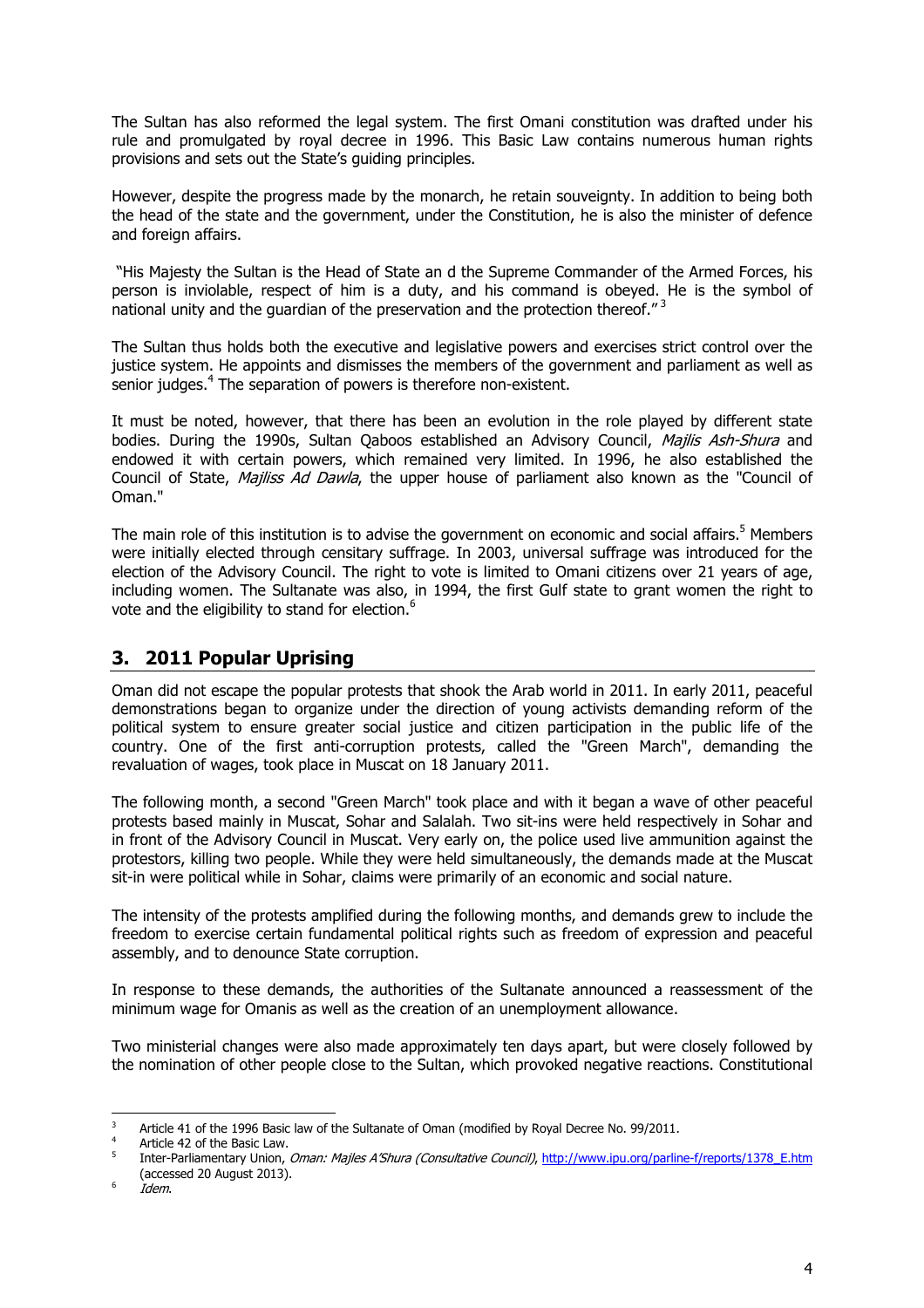reforms were also announced that would expand the powers of the Council of State, in particular by giving it real legislative powers.

However, these announcements were deemed insufficient by the civil society, and facing the persistence of protests, the authorities reacted in a brutal manner. The sit-ins were violently dispersed, causing the death of a third person. Numerous arrests also took place during the months of protests, especially of human rights defenders.

It is important to note that the demands made by protestors were essentially for social, economic and political reforms without the authority of the Sultan or the principle of monarchy being contested.

Despite the peaceful nature and limited demands of the demonstrators, they were violently repressed and several were arrested. Among those arrested were human rights activists, journalists and other civil society activists. We can cite in particular Saïd Sultan Al Hashimi, Bassima Al Rajhi and Badr Al Jabri. The youngest person arrested, Mo'men Al Rashidi, was 14 years old at the time of his arrest.

The repression of human rights defenders did not stop after these incidents and continued in diverse fashion, including with several more arrests. This was the case, for example, with Said Jadad, an activist and blogger who was again arrested several times at the end of August 2013 due to his online activities.

# **4. The Commission's Lack of Independence**

#### **4.1 Founding Text of the National Human Rights Commission**

A royal decree<sup>7</sup> by the Sultan established the NHRC in 2008. The text also defines how members of the Commission are appointed.

This decree was in fact only implemented two years later, when the Committee members were appointed by a decree of the Sultan on 24 January 2010.

The creation of the Omani NHRC through royal decree, a unilateral decision issued by the monarch, grants little legitimacy to the NHRI and does not guarantee an autonomous existence nor independent functioning.<sup>8</sup>

The essential characteristic of a NHRI that ensures its proper functioning is the independence it has in relation to the executive power. The founding text, of either legislative or constitutional nature<sup>9</sup>, must guarantee the independence of the institution and clearly define its powers so as to ensure its stability and independence. It therefore seems clear that due to its creation by an act of the executive, the Omani NHRC cannot operate in a sustainable and independent manner and does not comply with the Paris Principles.

Several important factors also affect the independence of the Commission, including how it nominates its members and the relationship between the NHRC and various State bodies.

#### **4.2 Nomination Procedure and Composition**

The Commission's appointment procedure is defined in articles 1 and 2 of the annex to the 2008 royal decree. Article 1 of the annex sets out the various different categories among which members of the NHRC must be selected.

The Commission is composed of 14 members including a representative from the Council of State, a representative from the Advisory Council and six representatives from various other ministries. Only

<sup>-</sup>7 Royal decree No. 124/2008 of 15 November 2008.

<sup>8</sup> International Council for Human Rights Policy and OHCHR, Assessing the Effectiveness of National Human Rights Institutions, 2005, p.16.

<sup>9</sup> Paris Principles, Para. A-1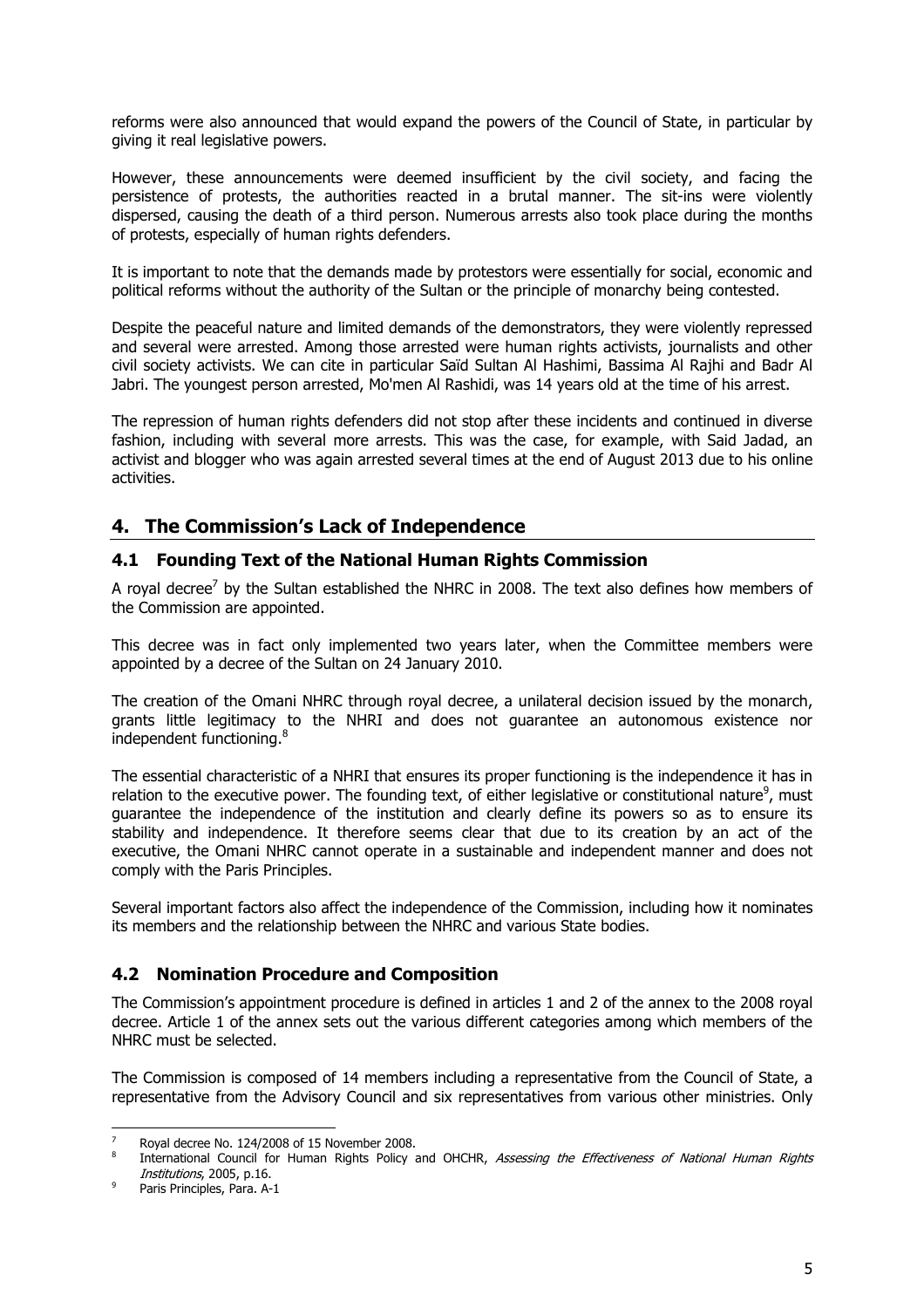three of these members represent civil society. There are no criteria in the decree as to the human rights expertise required of members.

In the absence of a procedure designed to ensure the pluralist representation of various social forces (i.e. civil society) involved in the protection and promotion of human rights, as required by the Paris Principles, all members the Omani NHRI are appointed by royal decree $10$  from the categories listed in article 1 of the annex to the decree. No third parties or civil society representatives are consulted in view of appointments.

In addition, the procedure for the nomination of candidates to become members is neither public nor transparent. The selection process is unknown and the vacancies to be filled were not advertised. In addition, because of the privileges of the sultan, it does not appear the Commission was able to select and appoint its own staff.

The first appointment decree was enacted on 24 January 2010.<sup>11</sup> The president of the Commission, appointed by the Sultan, is a retired senior police officer, Mr Muhammad Al Riyami, who led the department for criminal investigations for 22 years. The vice-president is also a representative of the police.

Due to its composition, the Commission is totally subordinate to, and dependent on, the executive power.

In the absence of an appropriate procedure for the appointment of members, with the necessary guarantees to ensure the pluralist representation of civil society working for the protection and promotion of human rights,<sup>12</sup> Oman's National Commission cannot be considered a truly independent and pluralistic institution.

### **4.3 Relation with the Council of State**

In accordance with the Paris Principles, NHRIs may be held accountable to a state authority provided that it is separate from the executive authority.<sup>13</sup> Under article I of the royal decree, it is stated that the Commission is independent but is "affiliated" with the Council of State, one of the two houses of parliament.

The NHRC is required to present an annual report to the Council of State, which in turn, transmits it to the Sultan. It is not clear whether the Council endorses the report and what its role is in its review.

# **5. The NHRC in Practice**

At present, the Omani NHRC is perceived by the local civil society and public opinion as being a state institution run directly by the Sultan.<sup>14</sup> This perception is reinforced by the total lack of reaction or initiative to counteract the repeated human rights violations being committed by the authorities.

For example, during the 2011 protests and the violent repression that ensued, the national institution remained silent and did not respond in any way. Despite the fact that the demonstrations were the scene of gross human rights violations, it did not take any steps to stop these.

Since its inception, the NHRC has not made any recommendations or proposals for reforms to improve the situation of human rights in the country to authorities. Its members are content to perform activities cautioned by the authorities, such as prison visits.

 $10<sup>10</sup>$ <sup>10</sup> Article 2 of Decree No. 124/2008.

Roval Decree No. 10/2010 of 24 January 2010.

 $12$  Paris Principles, para. B-1

International Council for Human Rights Policy and OHCHR, Assessing the Effectiveness of National Human Rights Institutions, 2005, p.14.

 $^{14}$  Said Jadad, ن-انشعارن ينشنون الفريق العماني لحقوق الانسان (Omani activists create the Omani Group for Human Rights), May 2012, http://jadad2009.blogspot.ch/2012/05/blog-post\_24.html (accessed 22 August 2013).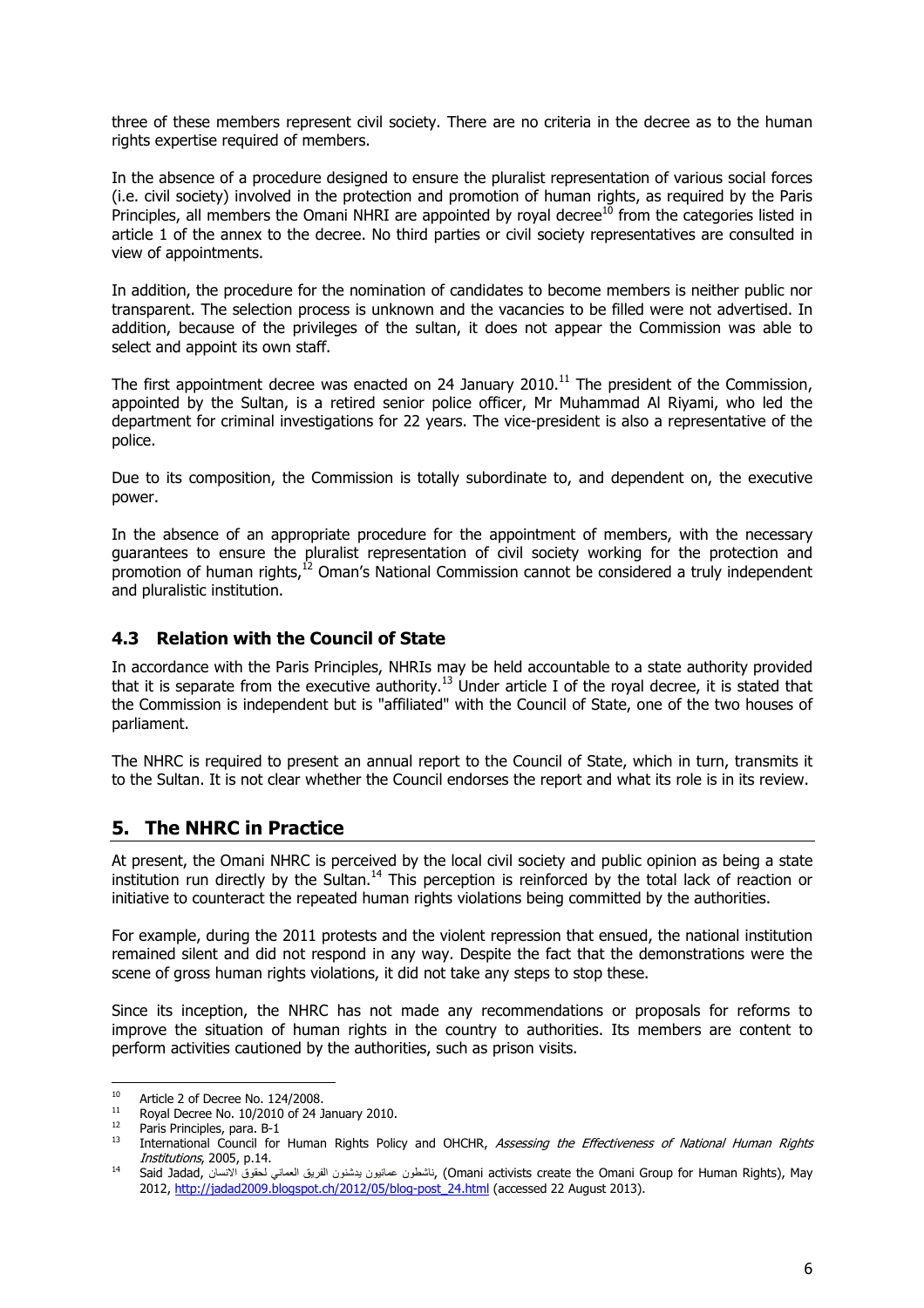For example, following complaints made by inmates in Samael prison who had started a hunger strike in protest at the abuse they suffered from prison officials, several committee members visited the site and concluded, as a result of their visit, that there was no cause for concern except that "some prisoners were not satisfied with their diet."

Many witnesses and several human rights defenders have reported that the management of the prison was particularly harsh, that prisoners were indeed being abused, and confirmed that many of the prisoners had started hunger strikes.

### **5.1 Lack of Information on the Commission's Activities**

Under the Paris Principles, NHRIs must directly address the public, or use the intermediary of the media, particularly in order to publicize its opinions and recommendations.

It is clear that the NHRC prefers to keep its activities confidential and only mediatises superficial and ceremonial activities such as official visits that have been pre-arranged with State authorities.

The Commission is only visible to the public when its spokesperson issues one of its rare public statements. It does not have its own channels for the dissemination of information except on its website, which is particularly limited and rarely updated. It provides very little information the Commission's activities.

The Commission does not issue press releases or written statements, nor does it publish studies made about subjects falling under its jurisdiction.

Public debates and other events organized to sensitize the Omani population to the issue of human rights are virtually nonexistent.

To date, the Commission has published two annual reports, which downplay the violations committed during the events of 2011, by attributing them to protesters themselves, even though all observers described the protests as peaceful. The report confirms the official line and does not express any criticism of the authorities' reaction.

Although it is reported that 124 complaints were received in a year, $15$  the first report issued in 2010 states that a large part of these concerned final judgments, for which the possibility of appeal are exhausted. These cases therefore fall outside the jurisdiction of the Commission. The reports also states that four cases submitted were addressed and resolved in a satisfactory manner with the assistance of the authorities.

The second report published in 2011 describes the events that led to dozens of casualties, including the killing of three people. It attributes full responsibility for the violence to protestors. The commission said it had "become aware of legal infringements by protesters such as the destruction of public property" and concluded that "these people were arrested and punished justly."

Even though the NHRC has adopted the narrative put forward by officials following the harsh repression of peaceful demonstrations, it says in its report that "freedom of expression and assembly are fundamental freedoms guaranteed by the State and they are rigorously respected."

Most of those arrested during the protests were human rights activists who have been influential to public opinion. Thus, the writer and researcher Said Sultan Al Hashimi and journalist Bassima Al Rajhi,<sup>16</sup> two prominent human rights in the country who played a key role in organizing

<sup>15</sup> National Commission for Human Rights, Frist annual report of the NHRC regarding the human rights situation in the<br>Sultanate of Oman in 2010 (in Arabic only), published on 22 January 2011, Sultanate of Oman in 2010 (in Arabic only), published on 22 January 2011, http://www.nhrc.om/arb/events.aspx?page\_index=1&id=3 (accessed 16 August 2013).

<sup>&</sup>lt;sup>16</sup> Arabic Network for Human Rights, *Oman: Dozens of arrests*, 13 June 2012, http://allafrica.com/stories/201206140199.html (accessed 16 August 2013).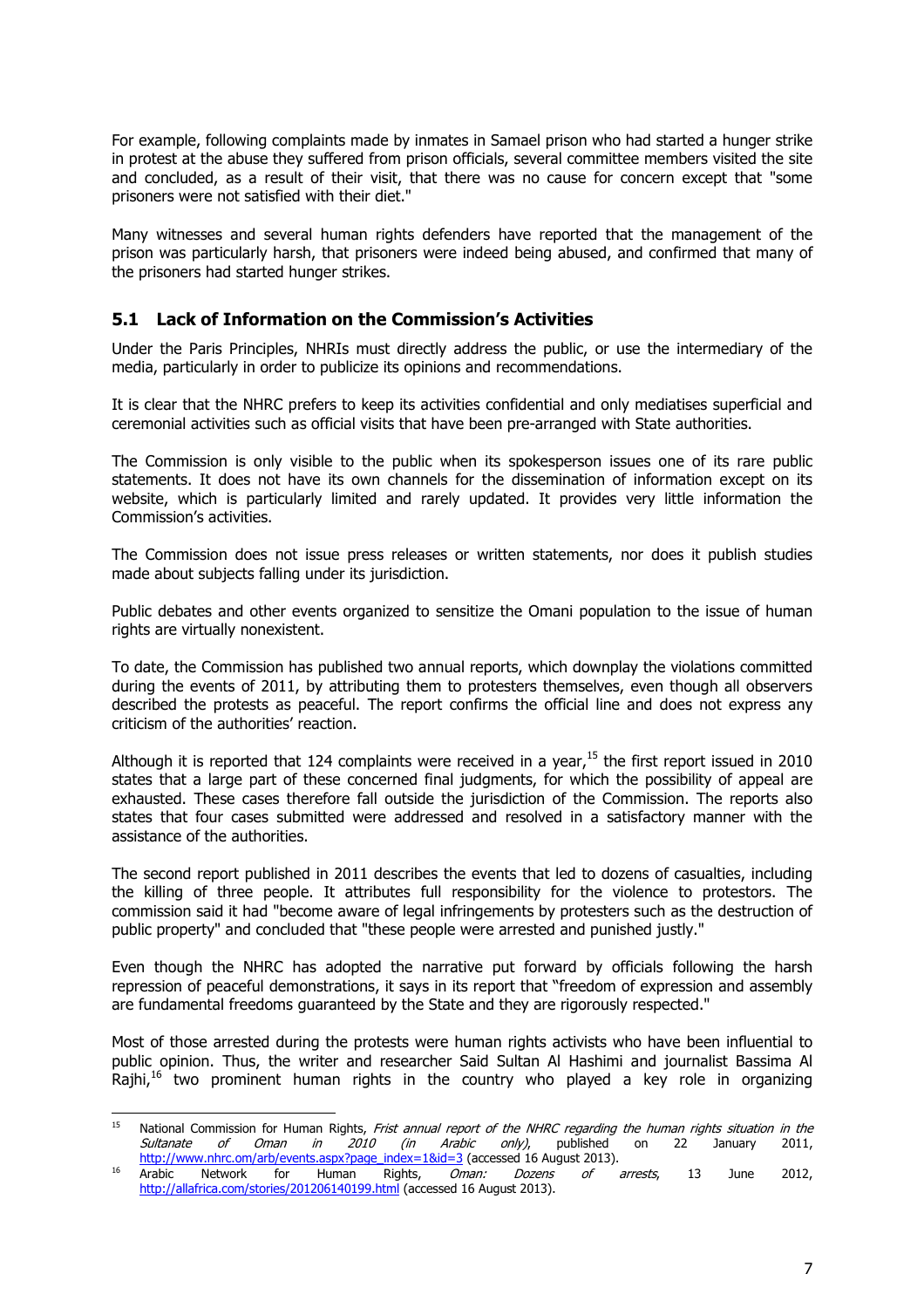demonstrations in 2011, were abducted by security forces while heading to a protest. They were violently attacked and abandoned in the desert after being threatened they would be killed if they continued to participate in demonstrations.

Since then, Mr Al Hashimi suffered consistent harassment. The authorities have repeatedly pressured him in various ways to get him to abandon his human rights work. He was finally arrested in June 2012 during a peaceful demonstration supporting other political prisoners who had been arrested arbitrarily. On 27 December 2012, Alkarama submitted his case to the United Nations Working Group on Arbitrary Detention and the Special Rapporteur on the situation of human rights defenders.

On 19 June 2012, the NHRC issued a statement condemning the authors of publications critical of State authorities. The Commission justified the arrests and repression of peaceful activists as they had "abused the freedom of expression".

One of the members of the Commission appointed in 2010, Ms Dina Al Asfour, expressed her total disagreement with the press release by resigning, confirming that her decision was due to an accumulation of inappropriate actions by the NHRC.<sup>1</sup>

To believe the Commission's statement, bloggers and writers writing on the internet express themselves in an unnecessarily offensive and provocative manner, and it is therefore legitimate to sanction them for this. The Commission seems to hold a very limited view of what the freedom of expression constitutes, despite it being one of the most fundamental freedoms for a State that respects the rule of law, and protects both the expression of ideas deemed "acceptable" as well as shocking or offensive statements. The restriction of this fundamental right should be an exception rather than the rule, and can only be done under certain conditions.

For example, in the case of Said Jadad, an activist and blogger arrested several times for publishing his writings online, he simply called for "His Majesty the Sultan" to take into account the population's calls for reform in order to improve the situation of Omani citizens.

Following the promises of reform made by Sultan Qaboos during the protests of 2011, Jadad published an article<sup>18</sup> in which he thanked the sultan for his generosity and the promises he has made, and calls for a return to normal and for his fellow citizens get on with their lives and help their sovereign in the performance of his duties. Despite the constructive attitude he showed, he has been constantly persecuted and repeatedly arrested.

# **5.2 Limited Accessibility for Victims**

-

It must also be noted that the NHRC is not easily accessible to victims of violations as should be the case for an effective NHRI, especially one that has the jurisdiction to receive complaints.<sup>19</sup> While this competence is not clearly listed under article 7 of the Annex to Royal Decree of 2008, it is expressly mentioned in the two annual reports of the Commission.

The Commission's only office is in Muscat, which is distant to many potential victims. Moreover, the only means of contact available to people in more remote locations do not appear to work very well. We have in fact tried to contact members of the Commission by the various means presented on their website (phone, fax, email), without success.

As we mentioned earlier, it was in fact impossible to send emails due, as set out in the error response, "to the inbox of the Commission being full." This also demonstrates that the

Dina Al Asfour presents her ) دينا العصفور نتقدم بطلب رسمي لإعفائها من اللجنة الوطنية لحقوق الإنسان (Jana Al Asfour presents her ) متلم التابق عن المعافر المستقط بالمستمر المستمر المستمر المستمر المستمر المستمر resignation to the National Commission for Human Rights), http://albaladoman.com/?p=3378 (accessed 14 August 2013).

<sup>&</sup>lt;sup>18</sup> Said Jadad, *The People's Demands and the Wisdom of their Leader*, 23 March 2012, http://jadad2009.blogspot.ch/search/label/%D9%85%D9%82%D8%A7%D9%84%D8%A7%D8%AA (accessed 15 August 2013).

<sup>&</sup>lt;sup>19</sup> International Council for Human Rights Policy and OHCHR, Assessing the Effectiveness of National Human Rights Institutions, 2005, p. 20.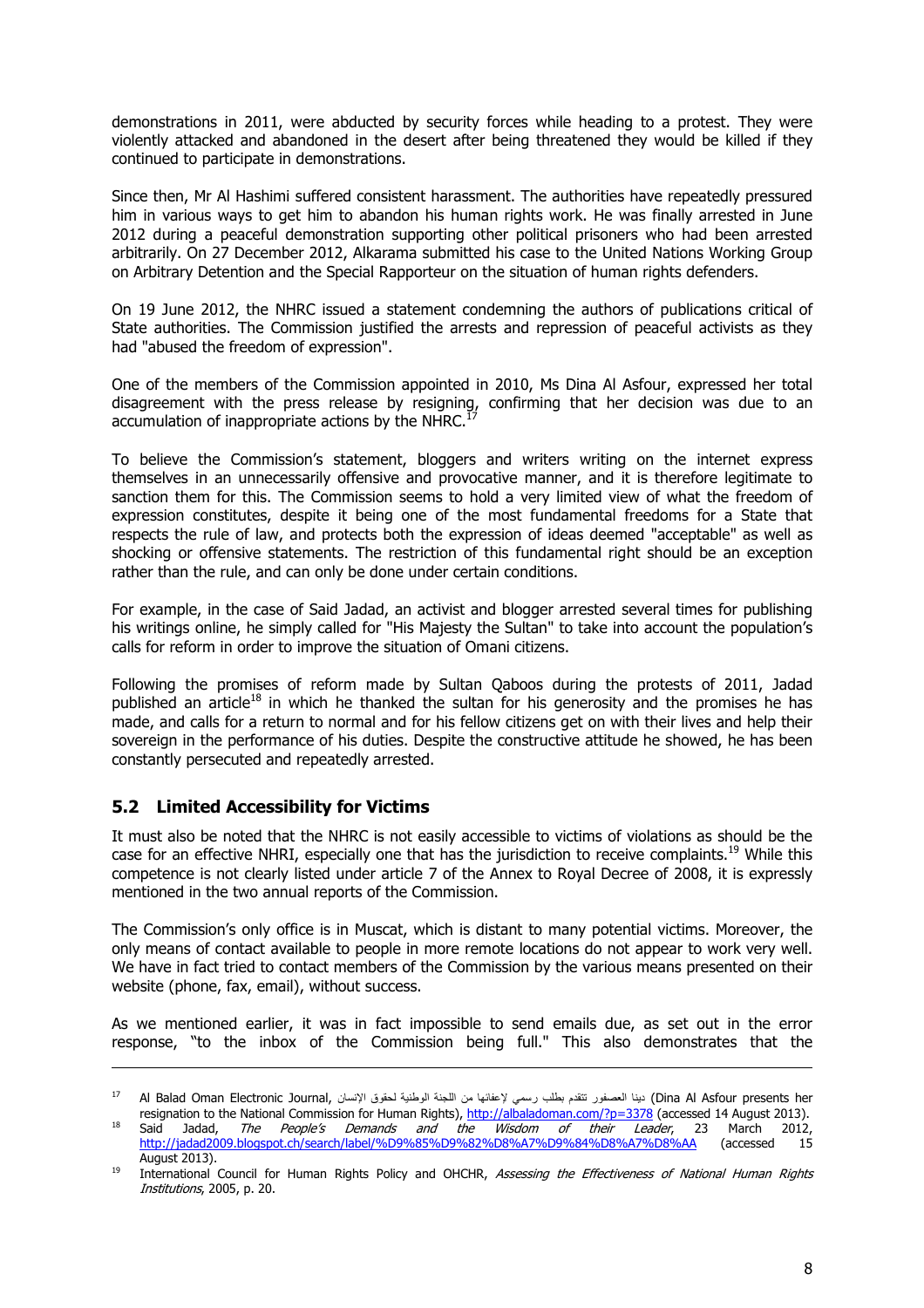correspondence sent to them this way does not appear to be consulted. After several attempts to call during a two-week period, we also found that the members of the institution were not available by phone. Communication by fax did not appear to work either, as we did not obtain a response to our fax from the national institution.

### **5.3 Interference with the Activities of Human Rights NGOs**

The existence of the National Human Rights Commission has *de facto* hampered the work of civil society organizations working for the promotion and protection of human rights in Oman. Organisations that seek to register themselves with the authorities have met with the response that the work of the Commission is sufficient to ensure and guarantee the respect of human rights and consequently there was no need for civil society create other associations.

Even worse, the Omani Group for Human Rights, which had formally requested registration has suffered reprisals, and its members were arrested and forced to sign statements which they promised to refrain from "doing it again [to make such requests]".

Civil society is thus excluded from undertaking any legal action for the protection and promotion of human rights, and the only organ accepted as being representative of civil society is the NHRC, a state-controlled institution. Restrictions on the establishment of associations that promote and protect human rights in an independent manner is obviously a violation of the principle of freedom of peaceful assembly and association.<sup>20</sup>

This practice of the authorities to prevent non-governmental organizations from doing their work is in total contradiction with the Paris Principles which state that such organizations play a fundamental role that is complementary to the work of national institutions. $^{21}$ 

# **6. Conclusion and Recommendations**

#### **6.1 Conclusion**

The Sultanate of Oman is currently witnessing serious violations of the freedoms of opinion, expression and peaceful association, as well numerous arbitrary arrests following peaceful demonstrations or the exercise of other fundamental rights protected by the Universal Declaration of Human Rights.

The role of NHRIs in the promotion and protection of human rights is essential.

However, the lack of independence of the Omani institution, be it due to the way it came into existence, its operation its composition combined with its lack of initiative in the face of serious and repeated human rights violations, and even its public statements to defend official positions, clearly illustrate its lack of compliance with the Paris Principles.

It is also important to note that this institution is perceived by public opinion and civil society in particular as a state institution and therefore cannot be seen to be representing citizens' human rights interests.

# **6.2 Recommendations**

#### **6.2.1 To the Subcommittee on Accreditation**

The National Human Rights Commission of Oman, has not, to date, played the role expected of an Astatus institution. Its lack of independence both in terms of the way it was created, its composition and official activities do not allow it to ensure an effective and efficient role in promoting and protecting human rights in the country.

 $20<sup>°</sup>$ Guaranteed *inter alia* by article 20 of the Universal Declaration of Human Rights

<sup>&</sup>lt;sup>21</sup> Paris Principles, para. C-7